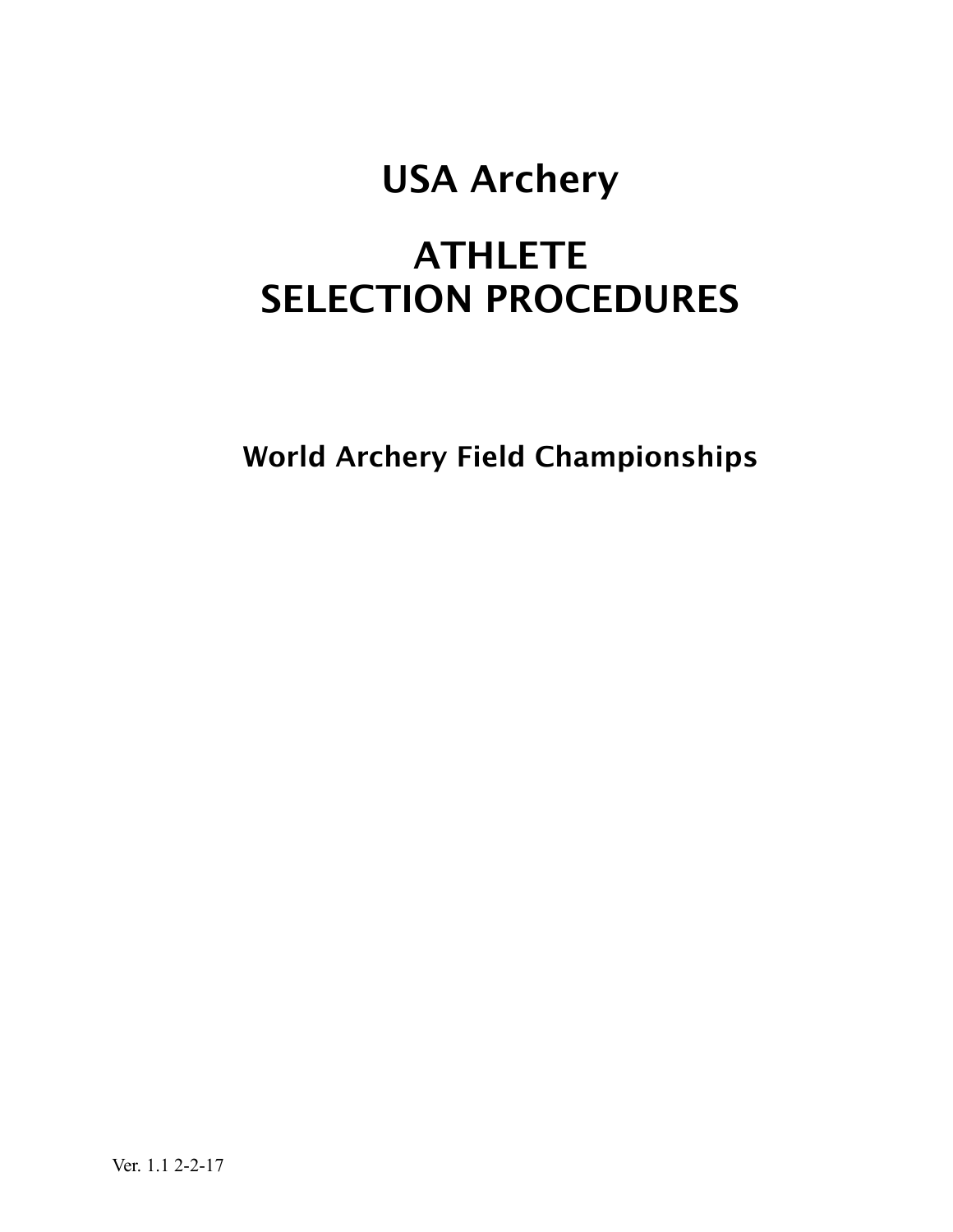# USA ARCHERY (USA ARCHERY) ATHLETE SELECTION PROCEDURES World Archery Field Championships

#### 1. SELECTION SYSTEM

- 1.1 In order to be eligible for nomination to the World Archery Field Championships Team, athletes must meet the following criteria:
	- 1.1.1 Nationality/Passport requirements:
		- i. To be eligible to participate as a member of a National Team in International Events, an athlete shall have a valid passport from the country of which he is a National Team Member and shall not have represented any other Member Association as a National Team Member for at least one year before the date of the competition.
		- ii.If an athlete wants to compete for a National Team other than the one for which he holds a valid passport, he shall have resided in the new country for at least one year before the date of the competition and shall have the written permission of the Member Association, if any, of the country from which he has a valid passport.
		- iii.An athlete who has changed his nationality, or acquired a new nationality, may not represent the National Team of his new Member Association until one year after such a change or acquisition.
		- iv.An athlete who has a valid passport of two or more countries at the same time may represent either of them, as he chooses. He shall, however, meet the conditions laid down in i. to iii. above.
		- v.Athletes are not eligible to compete in World Archery events if they do not meet the requirements laid down above."
	- 1.1.2 Other requirements (if any): Athlete must be a member in good standing of USA Archery. Athlete must have met any required minimum scores set by World Archery.

# 2. REMOVAL OF ATHLETES

- 2.1 An athlete who is to be nominated to the Team by USA Archery may be removed as a nominee for any of the following reasons, as determined by USA Archery:
	- 2.1.1 Voluntary withdrawal. Athlete must submit a written letter to USA Archery's CEO.
	- 2.1.2 Injury or illness as certified by a physician (or medical staff) approved by USA Archery. If an athlete refuses verification of his/her illness or injury by a physician (or medical staff) approved by USA Archery, his/her injury will be assumed to be disabling and he/she may be removed.
	- 2.1.3 Violation of USA Archery's Code of Conduct [\(www.usarchery.org](http://www.usarchery.org)).

An athlete who is removed from the Team pursuant to this provision has the right to a hearing per USA Archery's Bylaws (USA Archery Bylaws, Article XV) and the USOC's Bylaws, Section 9.

2.2 An athlete may be removed as a nominee to the Team or from the Team for an adjudicated violation of IOC, PASO, IPC, WADA, IF, USADA and/or USOC and USA Archery anti-doping protocol, policies and procedures, as applicable.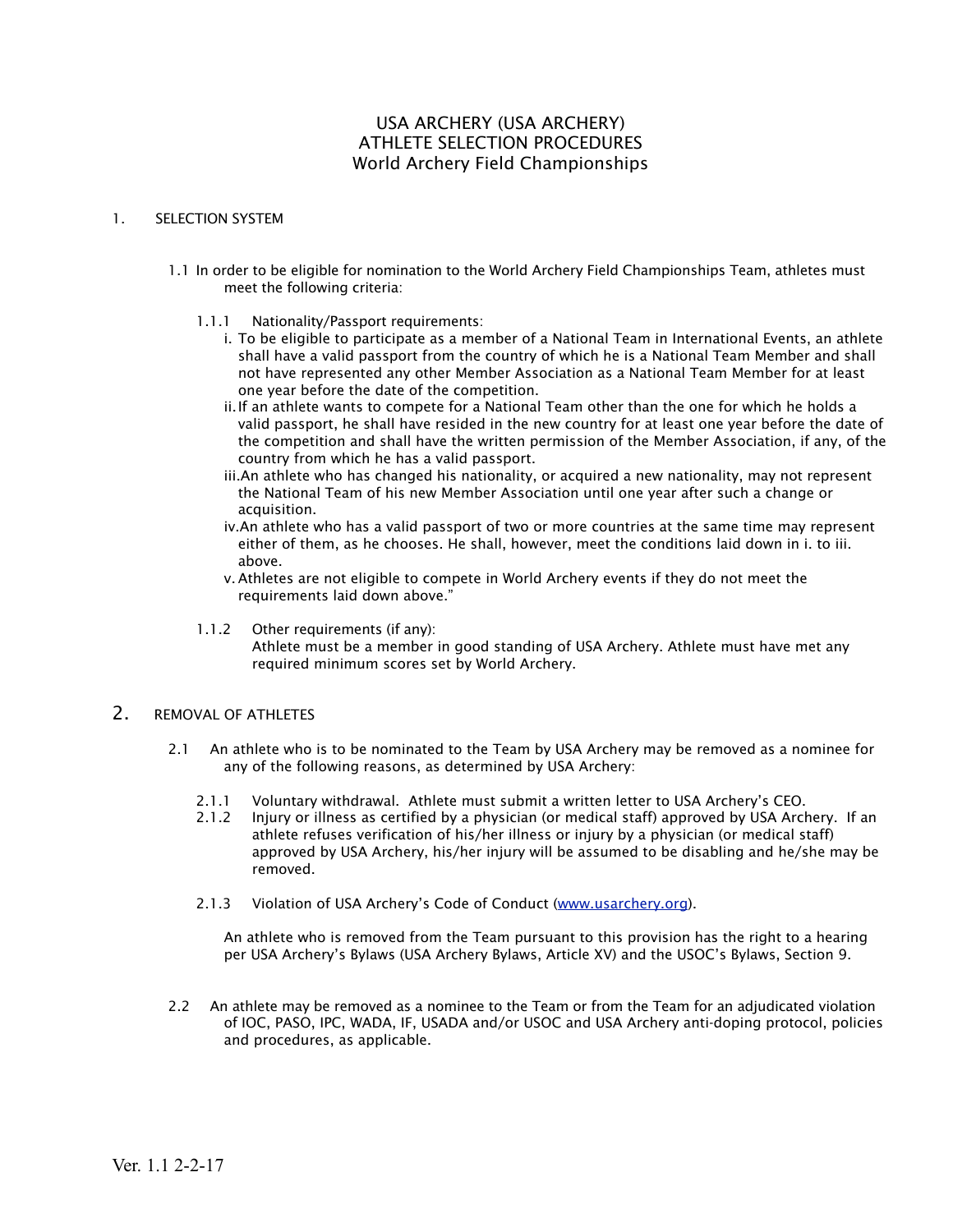### 3. REPLACEMENT OF ATHLETES

Should a vacancy occur prior to the cut off deadline for entries by either the Local Organizing Committee or World Archery, USA Archery will select the next available, eligible archer based on the ranking from the trials process described in this document.

### 4. SUPPORTING DOCUMENTS

USA Archery will retain the approved Selection Procedures and all supporting documents, including data from the selection process for six months past the date of the conclusion of the World Archery Championships event.

# 5. REQUIRED DOCUMENTS

The following documents are required to be signed by an athlete as a condition of nomination to the World Archery Championships team:

 USA Archery's Code of Conduct [\(www.usarchery.org\)](http://www.usarchery.org) USA Archery's Waiver of Liability ([www.usarchery.org](http://www.usarchery.org))

### 6. PUBLICITY/DISTRIBUTION OF PROCEDURES

The approved Selection Procedures (complete and unaltered) will be posted/published by USA Archery at [www.usarchery.org](http://www.usarchery.org)

# 7. MANDATORY TRAINING AND/OR COMPETITION

All dates and locations of any mandatory training will be announced to team members at least 30 days in advance of the event.

# 8. ANTI-DOPING REQUIREMENTS

Athletes must adhere to all IOC, IPC, PASO, WADA, IF, USADA and USOC and USA Archery anti-doping protocols, policies and procedures, as applicable. This includes participation in Out-of-Competition Testing as required by the IOC, IPC, PASO, WADA, IF, USADA and USOC Rules, as applicable.

# **9.** DEVELOPMENT OF SELECTION PROCEDURES

The following committee/group was responsible for creating these Selection Procedures:

USA Archery Education and Training Manager, Guy Krueger USA Archery National Head Coach, Kisik Lee USA Archery CEO, Denise Parker USA Archery Recurve Athlete Rep, Brady Ellison USA Archery Compound Athlete Rep, Rod Menzer USA Archery Events Manager, Sheri Rhodes USA Archery Director of Program Development, Mary Emmons USA Archery Para Head Coach, Randi Smith

# 10. USA ARCHERY BYLAWS AND GRIEVANCE PROCEDURES

The USA Archery Bylaws and Grievance Procedures can be found at: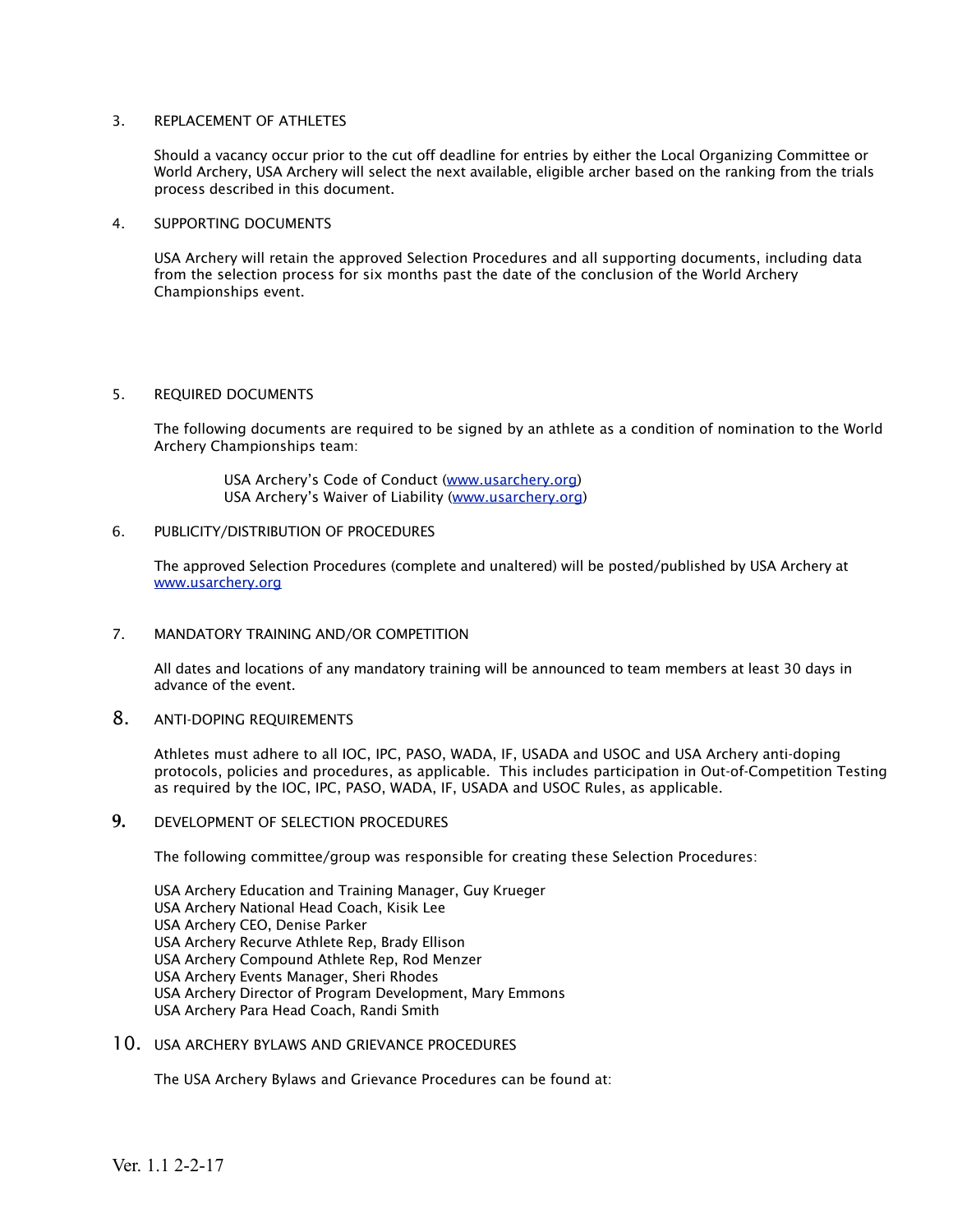#### <http://www.teamusa.org/USA-Archery/Resources/Governance/Bylaws>

# 11. INTERNATIONAL DISCLAIMER

These procedures are based on IOC, IPC, PASO, as applicable, and/or World Archery rules and regulations as presently known and understood. Any change in the selection procedures caused by a change in IOC, IPC, PASO, as applicable, and/or World Archery rules and regulations will be distributed to the affected athletes immediately. The selection criteria are based on the latest information available to USA Archery. However, the selections are always subject to unforeseen, intervening circumstances, and realistically may not have accounted for every possible contingency.

If any force of nature, or force majeure, should cause the altercation or cancellation of any of the selection events listed in this document, these selection procedures will be revised, and approved by the USA Archery Board of Directors.

# 12. ATHLETE OMBUDSMAN

Athletes who have questions regarding their opportunity to compete that are not answered by USA Archery may contact the USOC Athlete Ombudsman by:

- · Telephone at (719) 866-5000
- **·** E-mail at [athlete.ombudsman@usoc.org](mailto:athlete.ombudsman@usoc.org)
- **·** <http://www2.teamusa.org/For-Athletes/Athlete-Ombudsman.aspx>

#### **13.** SIGNATURES

I certify that I have read and understand the standards/criteria set by our IF and/or CF (PAG/PPAG only) and incorporated those standards/criteria into our Selection Procedures. I further certify that the information provided herein regarding Athlete Selection Procedures represents the method approved by USA Archery.

| Position                                                    | <b>Print Name</b> | Signature | Date |
|-------------------------------------------------------------|-------------------|-----------|------|
| NGB/HPMO President<br>or CEO/Executive<br>Director          |                   |           |      |
| Nat. Team Coach, Head<br>Coach, or<br>Nat. Program Director |                   |           |      |
| USOC Athletes'<br>Advisory Council<br>Representative*       |                   |           |      |

\* If the USOC AAC Representative has delegated authority to the Alternate AAC Representative to sign the Selection Procedures, attach a letter from the AAC Representative indicating the reason he/she has delegated authority.

\* Signature by the Athlete Representative constitutes that he/she has read and understands the Selection Procedures. If the Athlete Representative reads and does not agree with the Athlete Selection Procedures being submitted by USA Archery, he/she may submit those reasons in writing to his/her USOC Sport Performance Team.

\*If, for some reason, a sport does not have an elected USOC AAC Representative, USA Archery must designate an athlete from that sport to review and sign the Selection Procedures.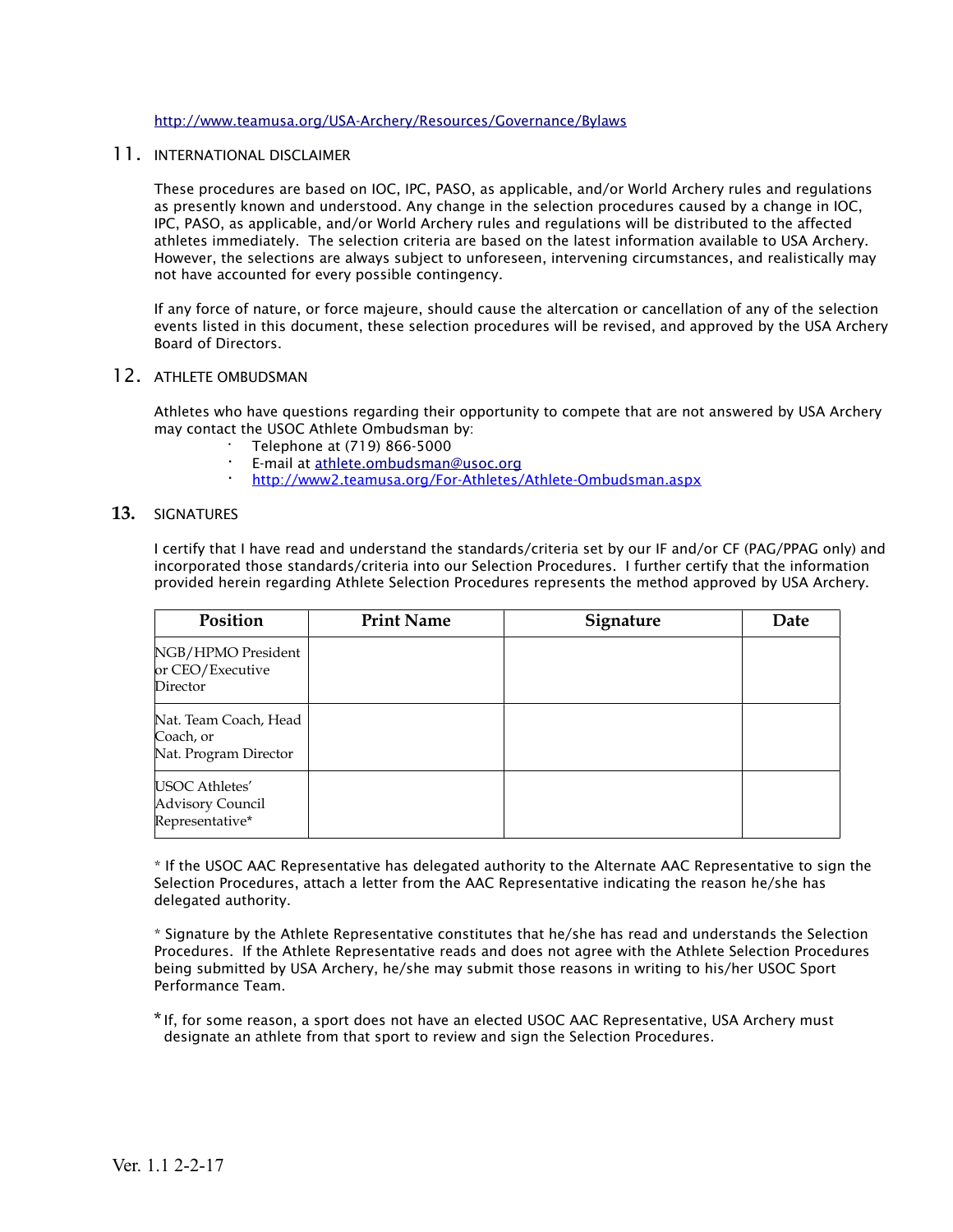# USA Archery

*World Archery Field Championships Trials*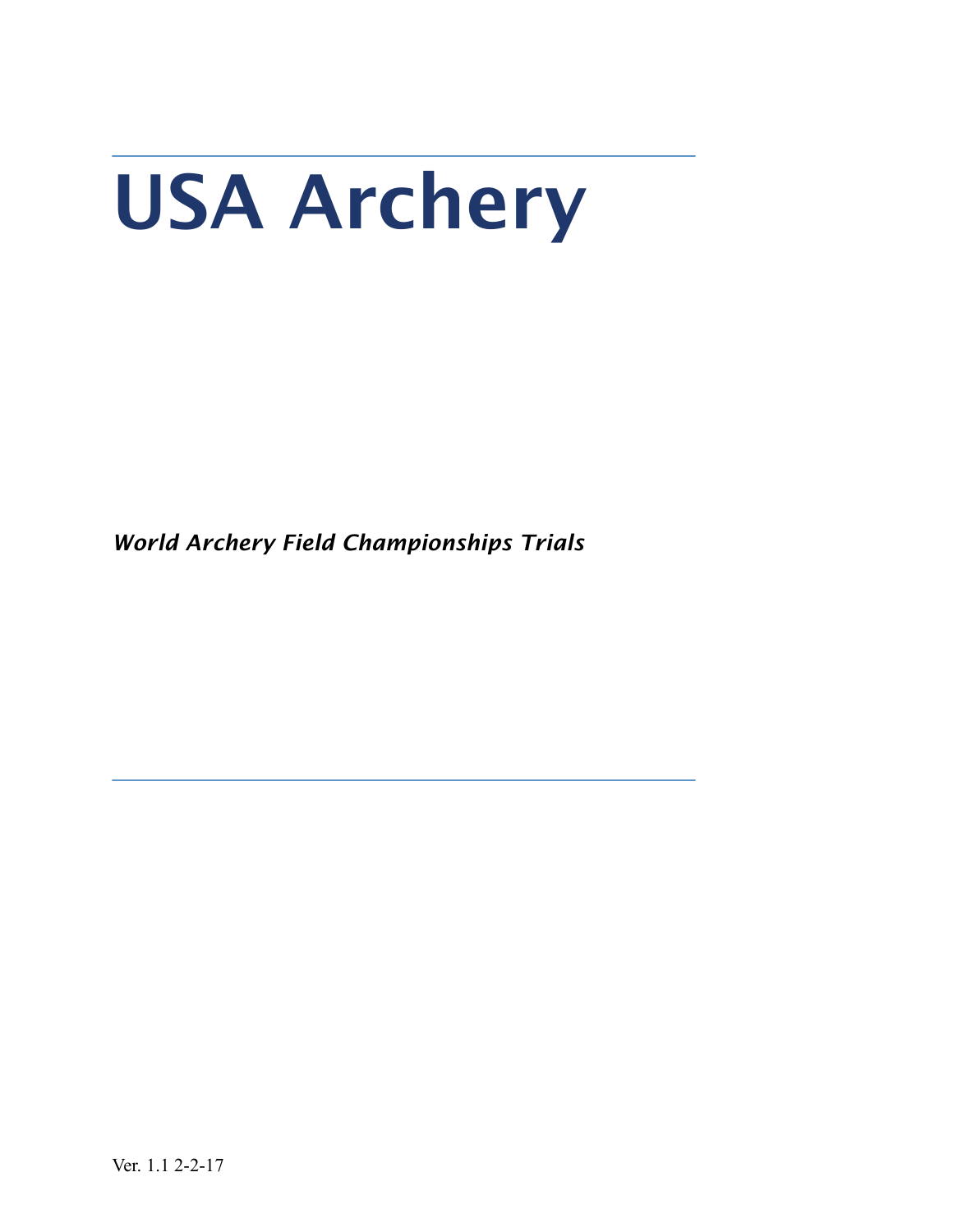# WORLD ARCHERY FIELD CHAMPIONSHIPS U.S. TRIALS - Archery Event Schedule

#### SHOOTING SCHEDULE SUBJECT TO CHANGE World Archery Field Championships U.S. Trials Schedule

- 24 Targets (Unmarked Distances)
- 24 Targets (Marked Distances)
- \*Cut to top 8 per category for 2016 World Field Trials
- 1st Elimination Round (8 targets:8 marked)
- \*Cut to top 4 per category
- Final Elimination Round (4 targets: 4 marked)

# 1. World Archery Championships U.S. Trials Details

### 1.1 24 TARGET UNMARKED ROUND

1.1.1 A 24 Target Unmarked Round will be shot in accordance with World Archery Rules.

### 1.2 24 TARGET MARKED ROUND

- 1.2.1 A 24 Target Marked Round will be shot in accordance with World Archery Rules.
- 1.2.2 Following the conclusion of the Marked Round, a cut to the top 8 will be made in each category using the total accumulation of points from the Marked Round and Unmarked Round.
- 1.2.3 Ties for the 8th position will be broken by World Archery Rules (27.3.2) with a single arrow shoot-off at the furthest distance on the marked round.

# 1.3 ELIMINATION ROUNDS

- 1.3.1 The 1st Elimination Round will be shot consisting of 8 targets.
	- 1.3.1.1 8 targets at marked distances.
	- 1.3.1.2 A cut to the top 4 in each division will occur following the 1st Elimination Round. The total accumulation of points from the Unmarked Round, the Marked Round and 1st Elimination Round will determine the top 4 archers to advance.
	- 1.3.1.3 A tie for the 4th position will be broken by a single arrow shoot-off at the longest distance in accordance with World Archery Rules 27.3.2.
- 1.3.2 The top 4 archers will enter the Final Elimination Round consisting of 4 targets.
	- 1.3.2.1 4 targets at marked distances.
	- 1.3.2.2 The total accumulation of points from the Unmarked Round, the Marked Round, the 1st Elimination Round, and 2nd Elimination Round will determine the top 3 archers named to the U.S. World Archery Field Championships Team.
	- 1.3.2.3 A tie for the 3rd position will be broken by a single arrow shoot-off at the longest distance for that respective division in accordance with World Archery Rules 27.3.2.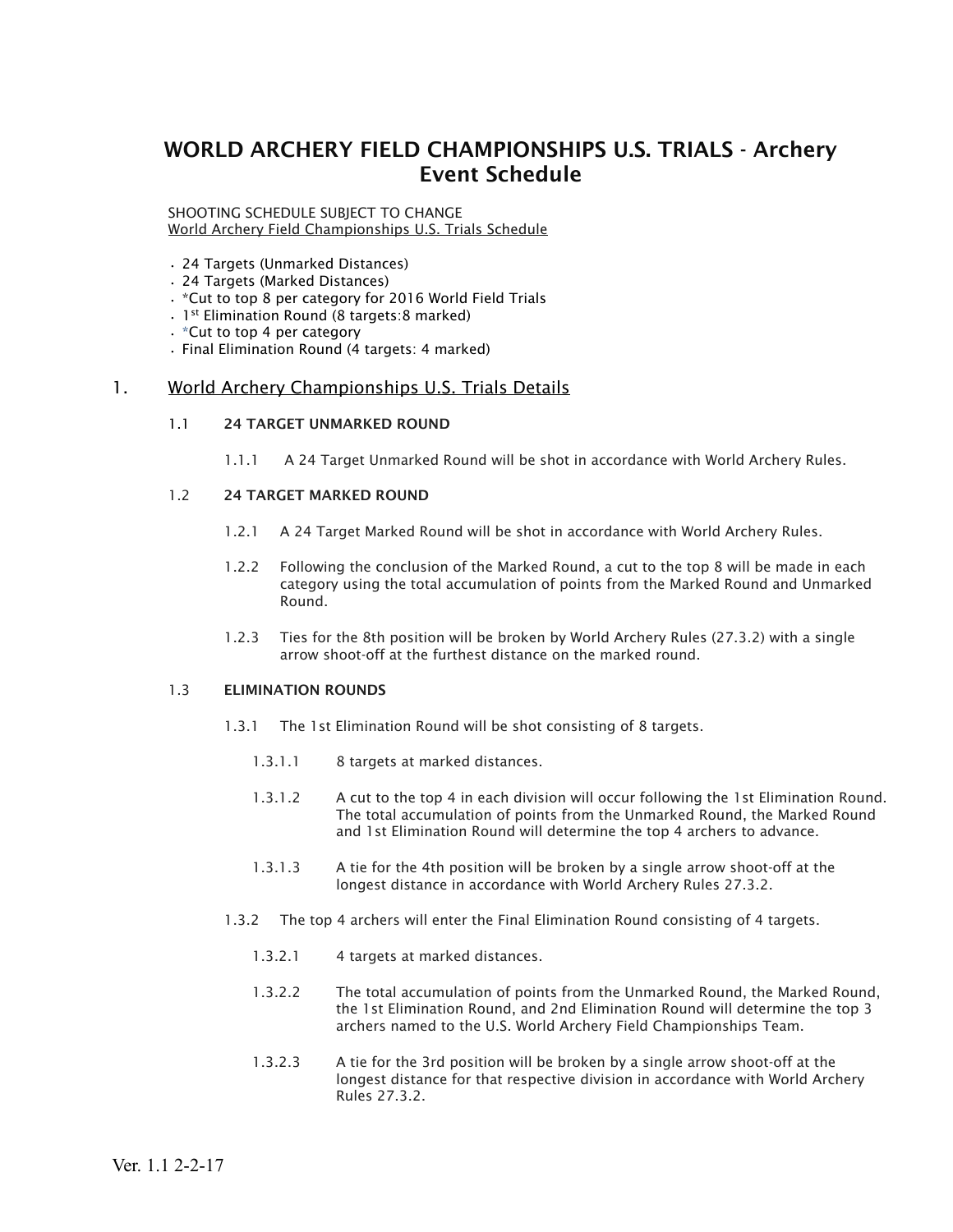# 2. Additional Rules Regarding WAFC US Team Trials

- 2.1 In order to be eligible to compete at the World Archery Field Championships U.S. Team Trials, participants must register for the event prior to the registration deadline posted on usarchery.org and must submit a signed Intent to Compete form for the trials prior to the start of scoring.
- 2.2 World Archery(WA) Rules apply for all portions of the US Team Trials WAFC.
- 2.2 USA Archery event protocol will be followed throughout the US Team Trials WAFC.
- 2.3 There will be no equipment failures during the Elimination Matches.
- 2.4 Upon commencement of the Elimination Matches, the Qualification Round Scores are considered final.
- 2.5 The organizers shall not be responsible to accept or record scorecards that do not contain the sum total, the number of 5's and 6's or which contain mathematical errors. Archers are responsible for ensuring their scorecards are signed by the athlete and the scorer denoting that the athlete agrees with the value of each arrow, the sum total (identical on both scorecards), and the number of 5's and 6's. The organizers or officials are not required to verify the accuracy of any submitted scorecard however, if the organizers or the officials note an error, they shall correct such error and the result as corrected shall stand. Any such corrections shall occur before the next stage of competition. Should a discrepancy be found in the sum total, the sum total of the lowest arrow scores shall be used for the final results. (27.4.1) Once the next stage has started if a scoring error is discovered, the score may not be considered in accordance with established USA Archery Scoring Procedures and the athlete could be removed from competition.
- 2.6 If an archer withdraws from the trials event for any reason other than the reasons listed below that athlete may be subject to a Code of Conduct Violation for affecting the outcome of a trials event and may have to appear before the Board of Justice for a hearing which could result in a sanction.
	- 2.6.1 Required military service.
	- 2.6.2 Death in the immediate family. Immediate family defined as your Partner and parents, children, stepchildren, fostered or adopted children, brothers, sisters, grandchildren, or grandparents, of either you or your Partner.
	- 2.6.3 Serious injury preventing the athlete from competing. Serious injury defined as one of the following:
		- i. injury requiring emergency medical treatment where the athlete is hospitalized for one or more days that prevents an athlete from traveling or competing at the event.
		- ii. injury requiring emergency medical treatment where the athlete is treated by a physician and not allowed to compete due to doctor's orders.
- 2.7 If an archer, for any reason, is unable to participate or continue in the Selection Event, the archer concerned shall be deemed to have abandoned the event.
- 2.8 In the event of inclement weather, USA Archery will make every attempt to complete the trials procedures as written; however, if weather or any other circumstance prevents the completion of the selection procedures, modified format, schedule and procedures will be posted and announced as soon as possible.
- 2.9 U.S. World Field Team Meeting Immediately following final round of competition.
- 2.10 The U.S. World Archery Field Championships Team will be selected by Total Point Accumulation scores during all portions of the competition.